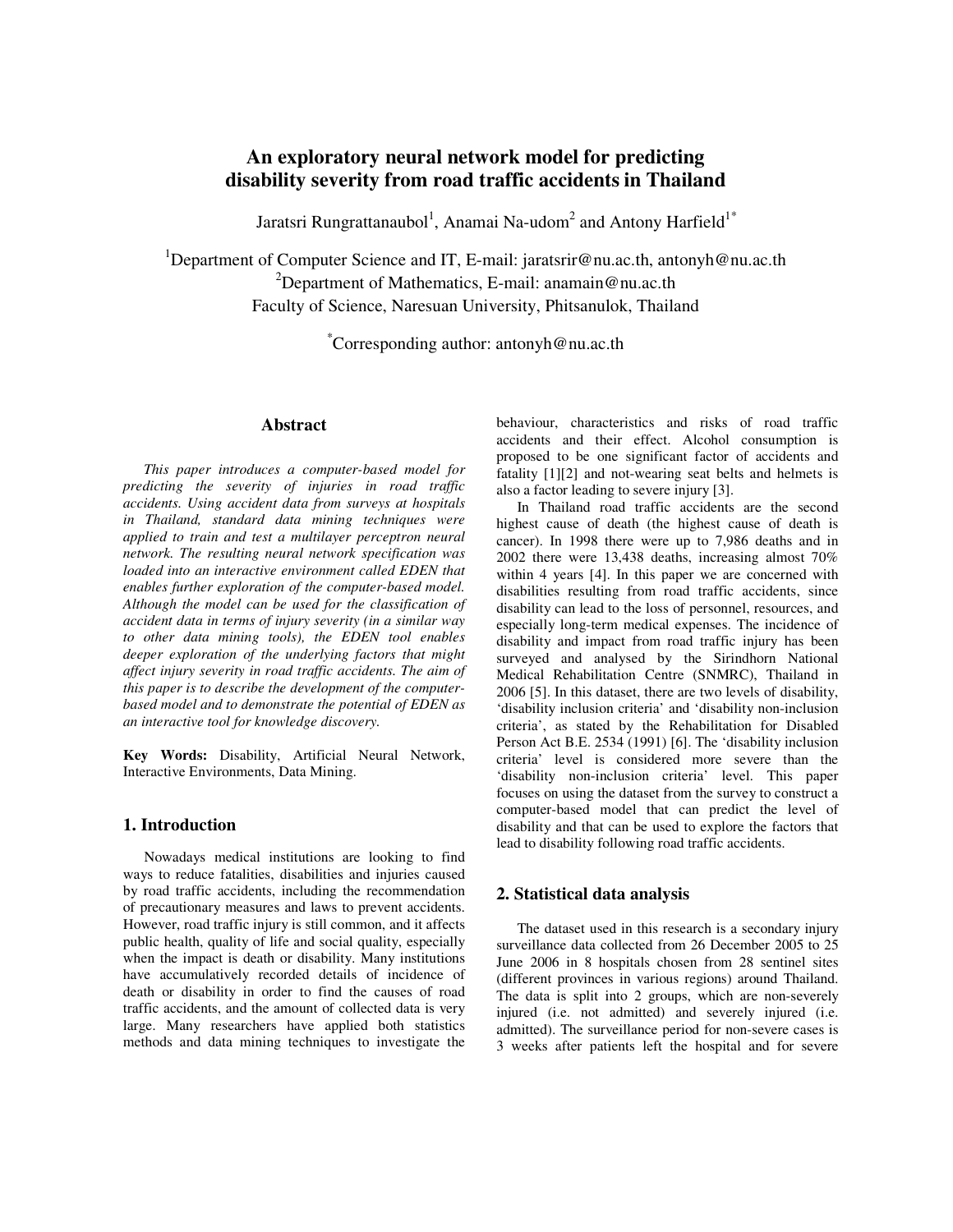cases is 6 months. The total number of non-severely injured cases is 14,698 and the number of severely injured cases is 9,737. About 4.6% of the severely injured cases are diagnosed as disability. In order to predict the level of disability caused from road traffic injury, the cases that caused disability are selected for the statistical data analysis step.

The dataset consists of more than 150 variables, e.g. date and time of accident, sex, occupation, medical and alcohol taken, medical diagnosis, etc. In order to simplify the classification of the records, only statistically relevant variables are included in the model. The spearman rank correlation coefficient (r) was used as the criterion for selecting the variables for the model. The input variables that are related to the output variables (level of disability) that are statistically significant at 0.05 level of significance are presented in Table 1. Only these eight variables are considered in the development of the model.

| Variable        | Variable       | r        | Р.      |  |
|-----------------|----------------|----------|---------|--|
| Group           | name           |          | value   |  |
| Personal/       | Age (age)      | $-0.272$ | < 0.001 |  |
| behavioural     | Alcohol usage  | 0.112    | 0.021   |  |
| characteristics | (alcohol)      |          |         |  |
|                 | Drug usage     | 0.144    | 0.003   |  |
|                 | (drug)         |          |         |  |
|                 | Belt/Helmet    | 0.127    | 0.010   |  |
|                 | (belt)         |          |         |  |
|                 | Position of    | 0.122    | 0.012   |  |
|                 | patient        |          |         |  |
|                 | (position)     | 0.170    | < 0.001 |  |
|                 | Cause of       |          |         |  |
|                 | injury (cause) |          |         |  |
| Environmental   | Time of        | 0.464    | < 0.001 |  |
| factors         | accident       |          |         |  |
|                 | (atime)        |          |         |  |
| First aid       | Ventricular    | 0.291    | < 0.001 |  |
|                 | assist device  |          |         |  |
|                 | usage (airway) |          |         |  |

**Table 1: The selected significant variables**

 The input variables cover the personal and behaviour characteristics of patients as well as the environmental factors and first aid involved in the road accident.

*Age* is categorized into 8 categories (0-4, 5-14, 15-29, 30-44, 45-59, 60-69, 70-79, over 80).

*Alcohol usage* is 'yes', 'no' and 'don't know'.

*Drug usage* is 'yes', 'no' and 'don't know'.

*Belt/Helmet* is 'yes', 'no' and 'don't know'.

 *Position of patient* is 'pedestrian', 'driver', 'passenger' and 'don't know'.

*Cause of injury* is 'motorcycle fall or vehicle overturned', 'crash or collision' and 'others'.

*Time of accident* is categorized into 8 intervals (6.01- 9.00, 9.01-12.00, 12.01-15.00, 15.01-18.00, 18.01-21.00, 21.01-0.00, 0.01-3.00, 3.01-6.00).

*Ventricular assist device usage* is 'used well', 'used but not well', 'not used' and 'don't know'

There is one output variable which is Level of disability.

*Level of disability* is 'disability inclusion criteria' and 'disability non-inclusion criteria'.

A disabled patient is defined as 'disability inclusion criteria' if he/she is a person with physical, intellectual or physical abnormality or impairment as categorized and prescribed in the Ministerial Regulation as stated in Rehabilitation for Disabled Person Act, B.E. 2534 (1991) [6]. The other type of disability is 'disability noninclusion criteria' which is considered less severe (e.g. a person with unilateral blindness).

These eight input variables and one output variable are used to construct a neural network as described in the next section.

## **3. Using neural networks for data mining**

To construct a neural network for predicting the severity of injuries in road traffic accidents, the following steps were performed:

- 1. Data preparation and cleaning
- 2. Training the neural network using Weka
- 3. Presenting the neural network using Eden

The original data set was prepared in SPSS. There were a total of 423 records of accidents resulting in disability. Some records had missing data and they were removed in order to simplify the training process. Therefore the final dataset contained only 387 records for training and testing the neural network.

Two continuous input variables are categorised: *Age* and *Time of accident* were each divided into 8 distinct groups as mentioned in section 2.

The output variable *Level of disability* has 2 discrete values, either 0 or 1. The value 0 means 'disability inclusion criteria' and the value 1 means 'disability noninclusion criteria'. Of the 387 records, 273 are categorised 'disability inclusion criteria' and 114 are categorized as 'disability non-inclusion criteria'.

After cleaning the data, it was loaded into the Weka data mining tool [7]. Weka was configured to perform the training of a multilayer perceptron (MLP) (for background on multilayer perceptrons and neural networks see [14]). There were eight inputs (as chosen in section 2), and one output that represents the severity of the injury. Using Weka's suggested formula, the multilayer perceptron contained one hidden layer with five nodes. All of the nodes in the multilayer perceptron use a standard sigmoid function  $(f(x) = (1 + e^{-x})^{-1})$ . The multilayer perceptron was trained using back-propagation, with a learning rate of 0.1, a momentum of 0.1, and a training time of 1000. The resulting model was tested with two different methods. Initially a cross-validation method was used to determine the accuracy of the MLP.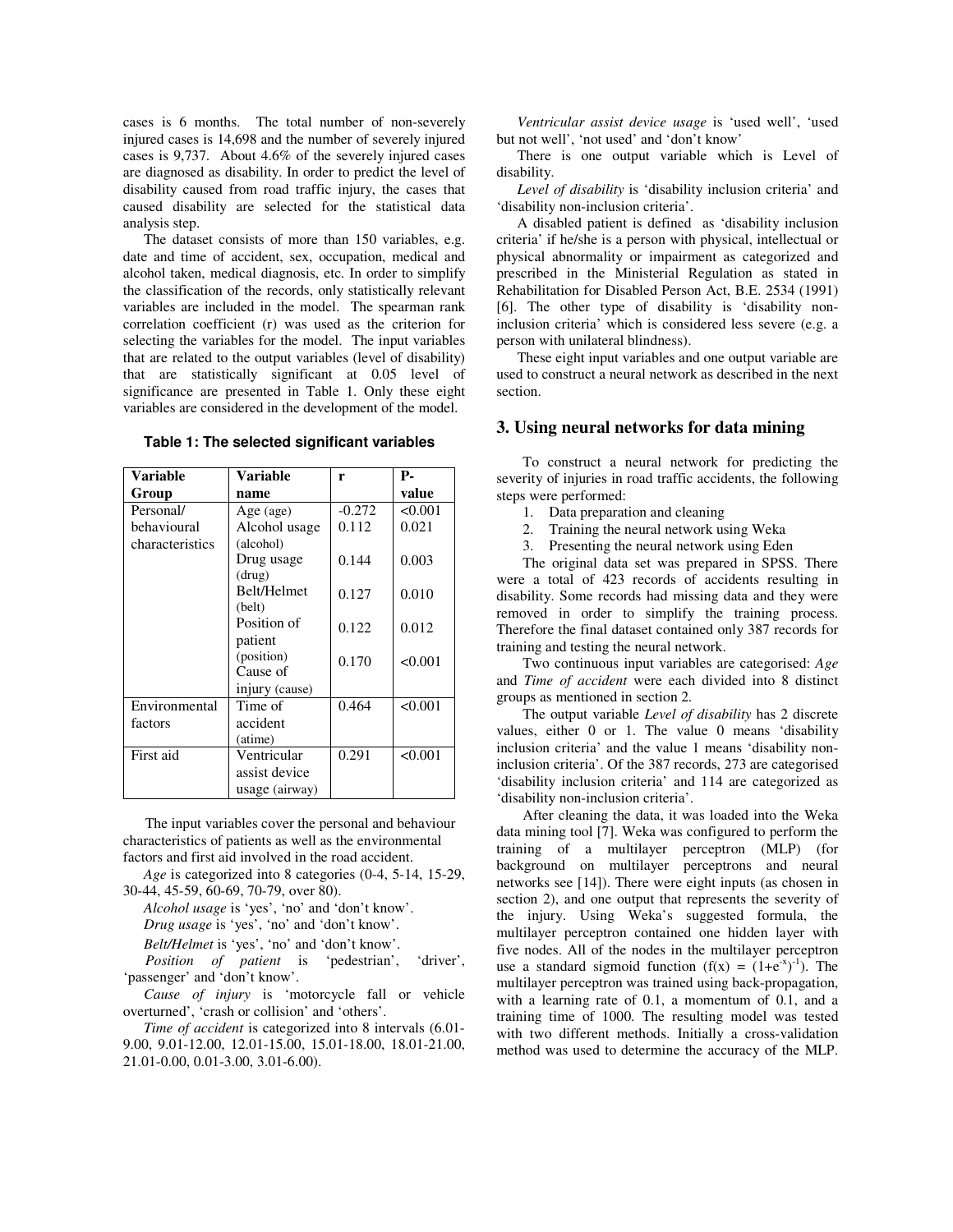

**Figure 1: Training and testing the multilayer perceptron using Weka**

This gave an accuracy value for comparison purposes. Following this, the neural network was re-trained using the full training set (i.e. all the data) to give the most accurate model for prediction purposes and further exploration. Figure 1 shows the configuration and output from Weka, for the training of the MLP and testing using the full training set.

The output from Weka gives the results of the training and the specification of the resulting neural network. The final step was to load the specification into EDEN (Engine for DEfinitive Notations) [8] for further exploration. EDEN is a general purpose interactive environment for creating and engaging with models or artefacts. An EDEN model consists of observables, dependencies and agency [9]. The observables in a model represent the current state, and often correspond to features that have meaning—such as the value of an input to the neural network corresponding to the age of an individual. The dependencies in a model represent the linkages between observables—for example, there is a dependency between the output of one perceptron and the input of another. The agency in a model corresponds to the external interference on state, usually by the user when they change, for example, the input values to the neural network or the configuration of the neural network itself. Models in EDEN therefore offer a highly flexible and open-ended environment for exploration.

A model was constructed in EDEN of the neural network trained using Weka. The constructed multilayer perceptron consists of a set of definitions, capturing the dependency in the model. As an example, the definition for one of the nodes in the hidden layer is:

```
node2 is sigmoid(-24.9 + 
  27.7*atime +
  -17.8*age +
  -25.5*position +
  4.9*cause + 
  45.2*alcohol + 
  4.3*drug +
  3.7*belt + 
  11.5*airway);
```
The above EDEN definition has a close association with the mathematical description of perceptron, as shown in Figure 2. The variables (atime, age, position, etc) correspond to the inputs  $(x_1, x_2, x_3, \text{ etc})$  of the perceptron, and the values (27.7, -17.8, -25.5, etc) correspond to the



Output =  $f(w_0 + w_1x_1 + w_2x_2 + ... + w_nx_n)$ 

**Figure 2: Diagram of a perceptron**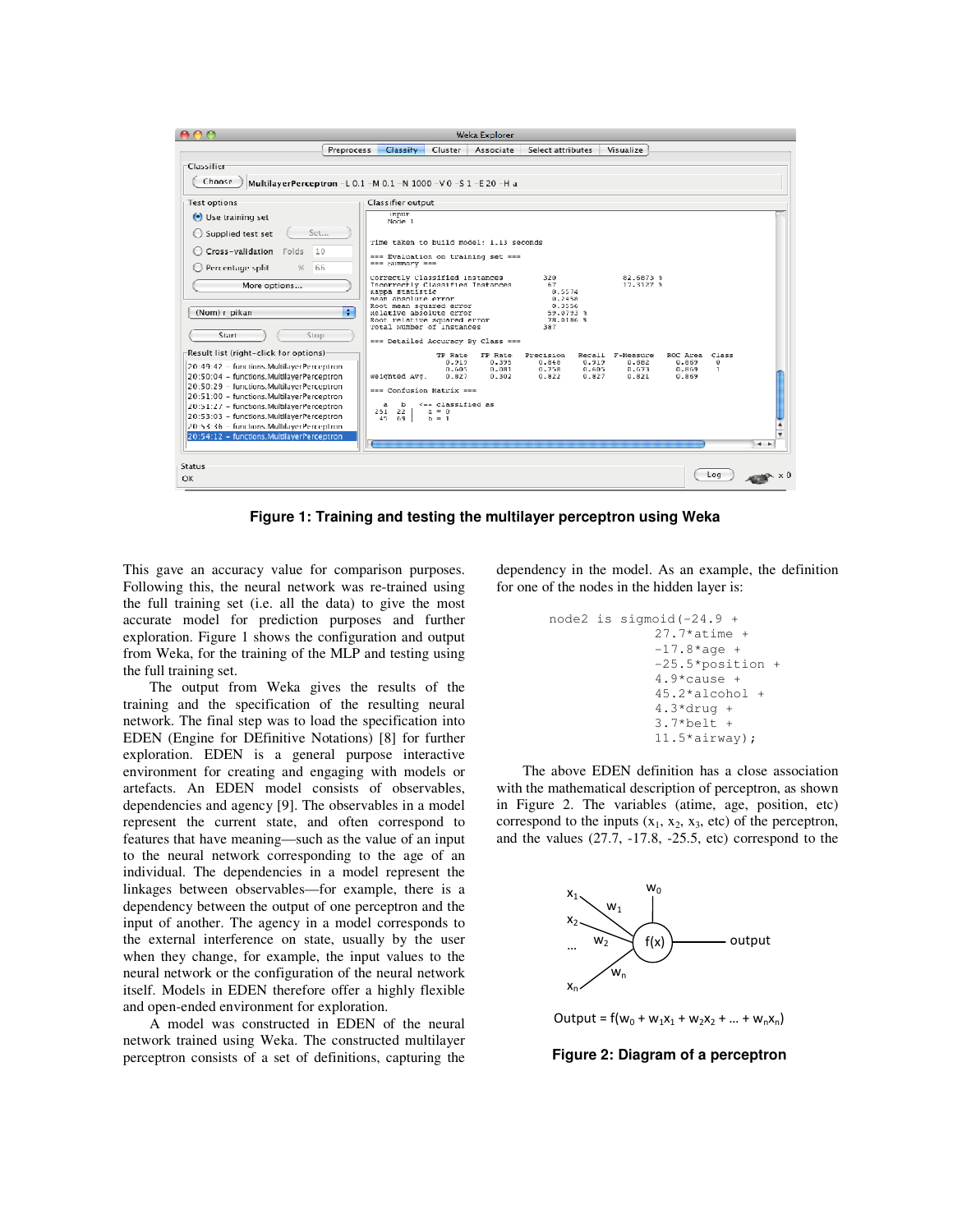

**Figure 3: The neural network model in EDEN**

weights  $(w_1, w_2, w_3, etc)$  of the perceptron. There are similar definitions for all the components of the MLP, and the input for one perceptron is defined in terms of the output of perceptrons from a lower layer. In this respect, an EDEN model consists purely of a set of definitions, each of which corresponds closely to components of the MLP. In contrast, a procedural program representing an MLP consists of a sequence of steps that (when performed in a particular order) calculate the MLP output. However, the individual steps on their own do not have a direct correspondence to the components of the MLP. One of the key benefits of the EDEN environment is that constructing models using observables, dependency and agency allows a semantic correspondence between the software model and the real-world referent (in contrast to traditional software programs [11]). This close, meaningful correspondence is irrelevant when the goal is speed and efficiency of computation (e.g. for data mining large datasets), but it is a desirable quality when concerned with experimentation and knowledge discovery, as will be shown in the next section. A complete discussion of the benefits of model-building in EDEN over procedural programming is beyond the scope of this paper (further evidence is presented in [11]).

On top of the basic model of the MLP (as trained using Weka), a user interface model was constructed to visual the neural network. A screenshot of the user interface (as modelled in EDEN) is shown in Figure 3. The user interface, like the model of the MLP, is a set of definitions. For example, each input/output variable on the left side of the screen is dependent on the underlying MLP. Any redefinition of the MLP could result in changes to the user interface. The flexibility for 'redefinition' is relevant to knowledge discovery because the effect of changes to the configuration of the neural network is immediately reflected in the user interface. This enables the user to explore a wide range of 'what-if' scenarios. For example, if the current configuration of inputs result in 'disability non-inclusion criteria' then a user can experiment by changing the value of an input in order to find out what variables cause the output to change to 'disability inclusion criteria' (more severe disability). Another user might be more interested in understanding the composition of the neural network and could change the connections between nodes in the MLP. As demonstrated in the next section, redefinitions of the interface allow insights into the model that point to the factors behind disability severity in road traffic accidents.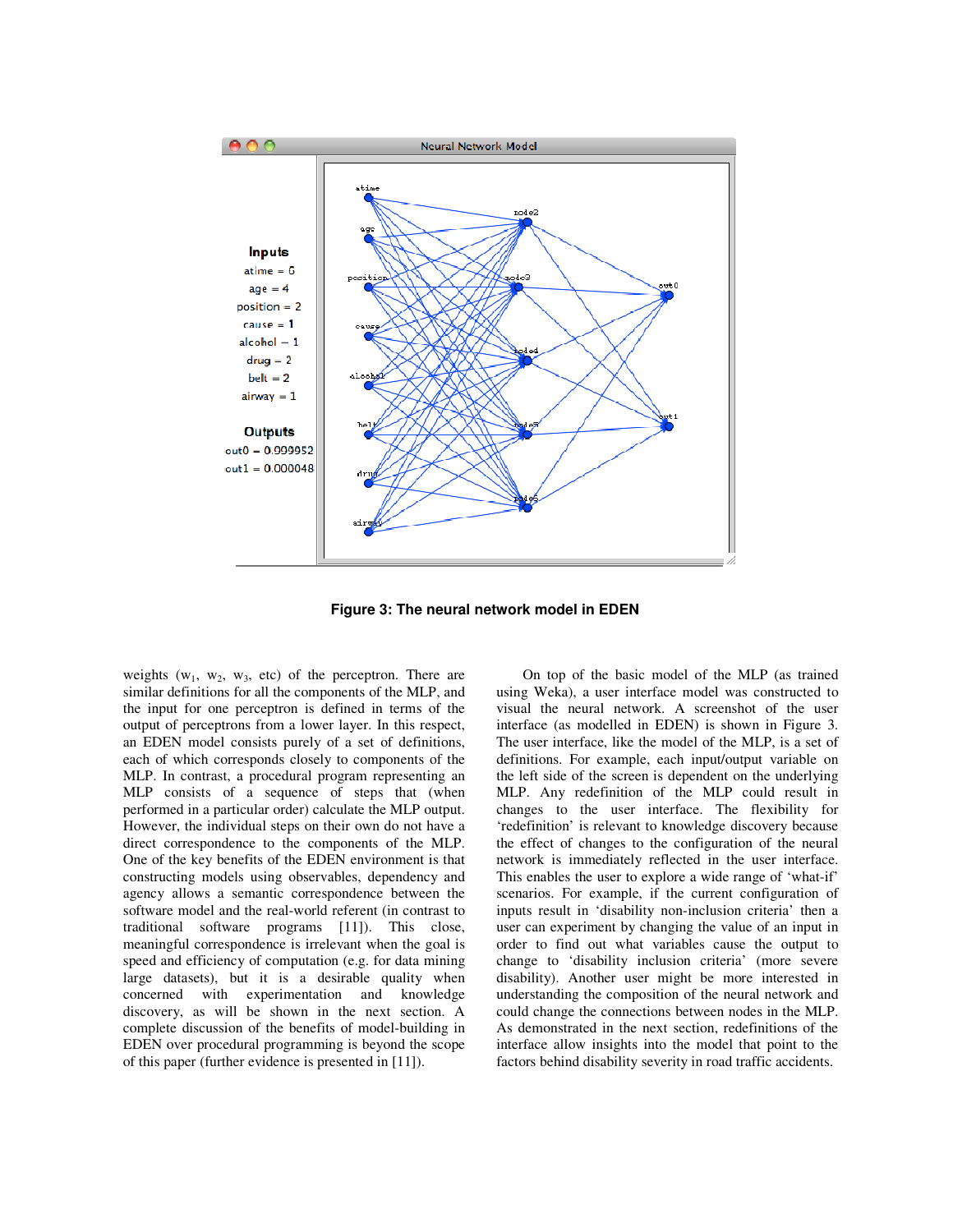In previous work, EDEN was used for representing and exploring different types of neural network, including self-organising networks [12]. A notation for describing neural networks was developed using the principles of observables, dependency and agency. Such tools support knowledge discovery and learning in the area of neural networks. A closely related application area for EDEN is in decision support systems, as discussed by Beynon et al [13].

## **4. Results and analysis**

There are two parts to the results: firstly we informally assess the accuracy of the model for predicting the level of disability from road traffic accidents; secondly we discuss the use of the model for understanding the factors that lead to disability from road traffic accidents.

In order to judge the accuracy of the neural network, it is relevant to compare the achieved success rate with other data mining techniques. Weka was used to find the classification accuracy by measuring the success rate with cross-validation and full training set techniques. The results showed that the MLP produced a 73% success rate using cross-validation (with 10 folds), and 83% success rate using the full training set. In order to assess the accuracy of this model, the results were compared to three other standard data mining classification techniques. A comparison can be seen in Table 2. In this experiment, the MLP model is more accurate than both the naïve Bayes simple and the naïve Bayes multinomial models. When comparing the MLP model to a random tree model, the random tree outperforms the MLP when tested against the full training set. However, the random tree model performed poorly in the cross-validation test compared to the MLP model. Although the results appear to indicate that the MLP is a suitable data mining technique for the classification of road traffic accident data, it must be noted that the dataset was small and the comparison relatively informal.

**Table 2: Classification technique comparison**

| Classification<br>technique:         | Naive<br>Bayes<br>Simple | Naive<br>Bayes<br>Multinomial | Random<br>Tree | <b>MLP</b> |
|--------------------------------------|--------------------------|-------------------------------|----------------|------------|
| Accuracy<br>(full<br>training)       | 64%                      | 72%                           | 89%            | 83%        |
| Accuracy<br>$(cross-$<br>validation) |                          | 71%                           | 67%            | 73%        |



**Figure 4: Map of risk according to the MLP**

The second part of the results is concerned with what can be learnt about the factors that lead to disability in road traffic accidents. In this paper, we only discuss one such finding. Using the EDEN environment, the factors affecting disability severity were explored by varying the inputs to the neural network. As discussed in the previous section, the visualisation can be redefined to give alternative views on the model. The example given here involves fixing some of the inputs and then observing the outcome of varying the remaining inputs. In one such exploratory exercise, the case is considered where a *pedestrian* is the victim of a *crash* where there was no *alcohol* or *drugs* or *safety devices* involved, and there was no use of a *ventricle assistance device*. If these six variables are fixed then there are two remaining variables that can be explored: the age of the victim and the accident time of day. A new interface was defined on top of the existing model that shows the outputs of the model on an 8x8 grid (see Figure 4), representing all the possible *age* and *accident time of day* values. The constructed visualisation shown in Figure 4 is shaded in a darker colour where the output of the MLP was 0, and a lighter colour where it was 1. According to this model, the group corresponding to the darker shading in the bottom lefthand corner is at risk of more severe disability from road traffic accidents in the specific case described above. This can be interpreted as younger people later in the day are more at risk. This is an example of one result that can be derived by redefining the interface to explore the neural network model. A complete analysis of the model is the subject of a larger study, the purpose here is to demonstrate that through experimentation using the EDEN tool, there is potential to uncover some of the key factors involved in road traffic accidents.